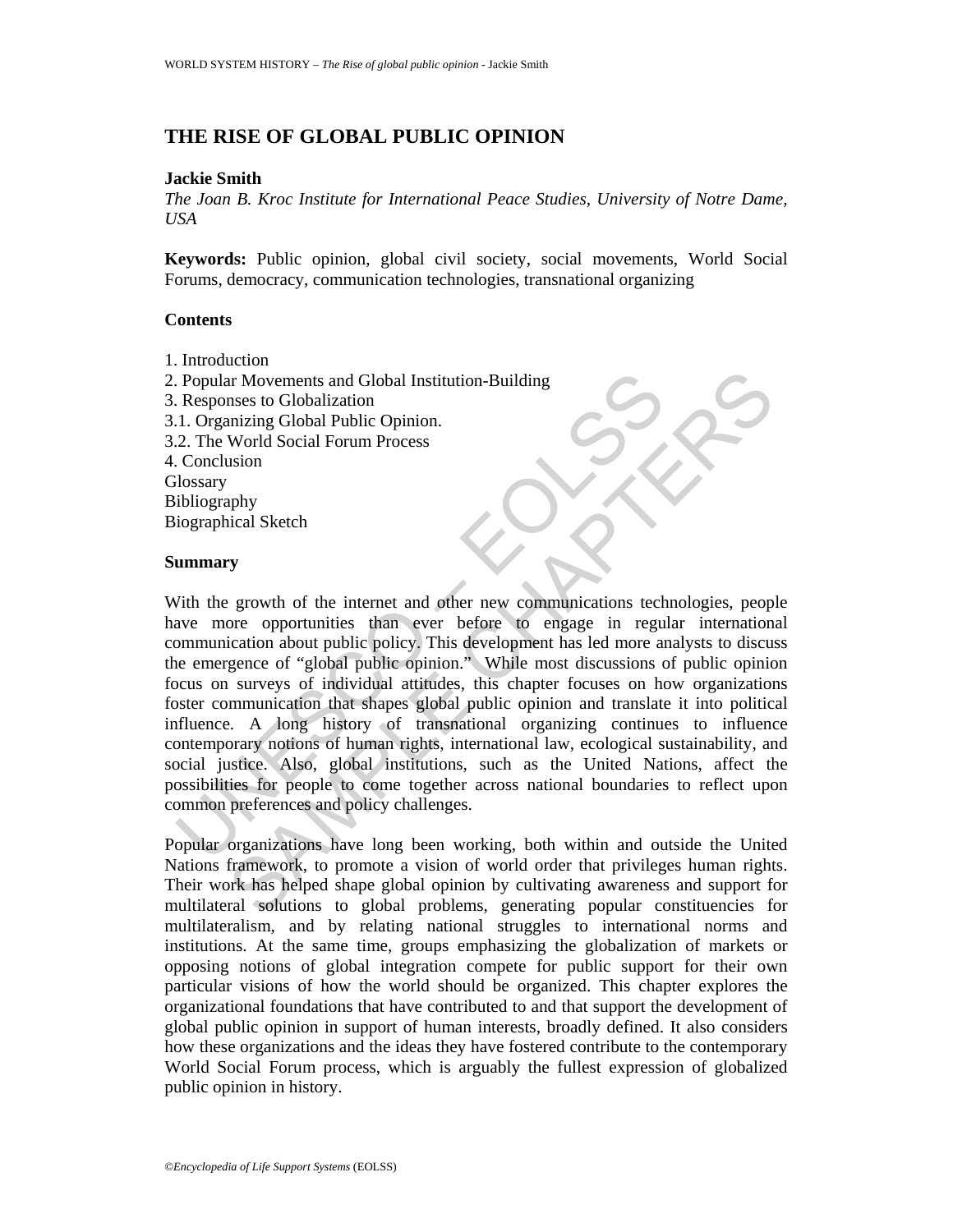### **1. Introduction**

On February 15, 2003, an estimated 12 million protesters gathered in over 700 cities in 60 countries to protest U.S. plans to invade Iraq. In many major cities, these protests were the largest ever recorded. Although the world's governments working together could not dissuade the U.S. from war, the world's people, acting together, helped undermine the legitimacy of Bush's actions and to deny the U.S. government the international support it sought. The action was so successful that a *New York Times* editorial referred to global public opinion as the "second superpower." This chapter explores the processes and institutions that have contributed to the formation of a public opinion that transcends national boundaries and supports ideas of world society and global citizenship even against overwhelming opposition from the world's sole military superpower.

perpower.<br>
Yith the growth of the internet and other new communications tech<br>
ave more opportunities than ever before engage in regular internations<br>
oout public policy. This development has led more analysts to discus<br>
a ver.<br>
erowth of the internet and other new communications technologics, people<br>
reio epoprotunities than ever before engage in regular international communicatio<br>
bile policy. This development has lel onore analysts to dis With the growth of the internet and other new communications technologies, people have more opportunities than ever before engage in regular international communication about public policy. This development has led more analysts to discuss the emergence of a "global public sphere," "global civil society," and "global public opinion." Surveys of popular attitudes about issues of global relevance have become more common, and the World Values Survey and the University of Maryland's Program on International Policy Attitudes (www.worldpublicopinion.org/), the Pew Global Attitudes Project (http://pewglobal.org/), and the World Values Survey (www.worldvaluessurvey.org/) represent important attempts to track popular attitudes internationally. While these surveys are certainly helpful to politicians and analysts seeking to understand public preferences, most surveys continue to be framed in national terms. Thus, while they are helpful in identifying common attitudes and changing preferences across nations, they fail to ask how people's attitudes are affected by their participation in transnational organizations, movements, and institutions.

Attitudes and opinions must be embodied in some individual or collectivity, and thus the idea of global public opinion implies the presence of a global civil society. Kaldor defines global civil society as "the sphere of ideas, values, organisations, networks, and individuals located primarily outside the institutional complexes of family, market, and state, and beyond the confines of national societies, polities, and economies." It is the sphere in which people come together, across national borders, to develop, articulate, and promote shared identities and goals. In other words, it is where global public opinion takes shape. As global civil society gains depth and strength—i.e., as its organizational infrastructure and network density expands—the potential relevance of global public opinion for global policy is enhanced.

It is also important to emphasize that when thinking about public opinion we must not simply account for the attitudes individuals express when asked to respond to a survey, but we must also consider the institutional mechanisms through which these attitudes or preferences come to be expressed publicly and translated into political influence. In democracies, electoral rules and political party systems are designed to mobilize voters and channel citizen input into policy processes. Most of these systems are imperfect at fully reflecting democratic preferences, but they at least help connect public opinion with policy in a somewhat systemic way. Also, the internet and new communications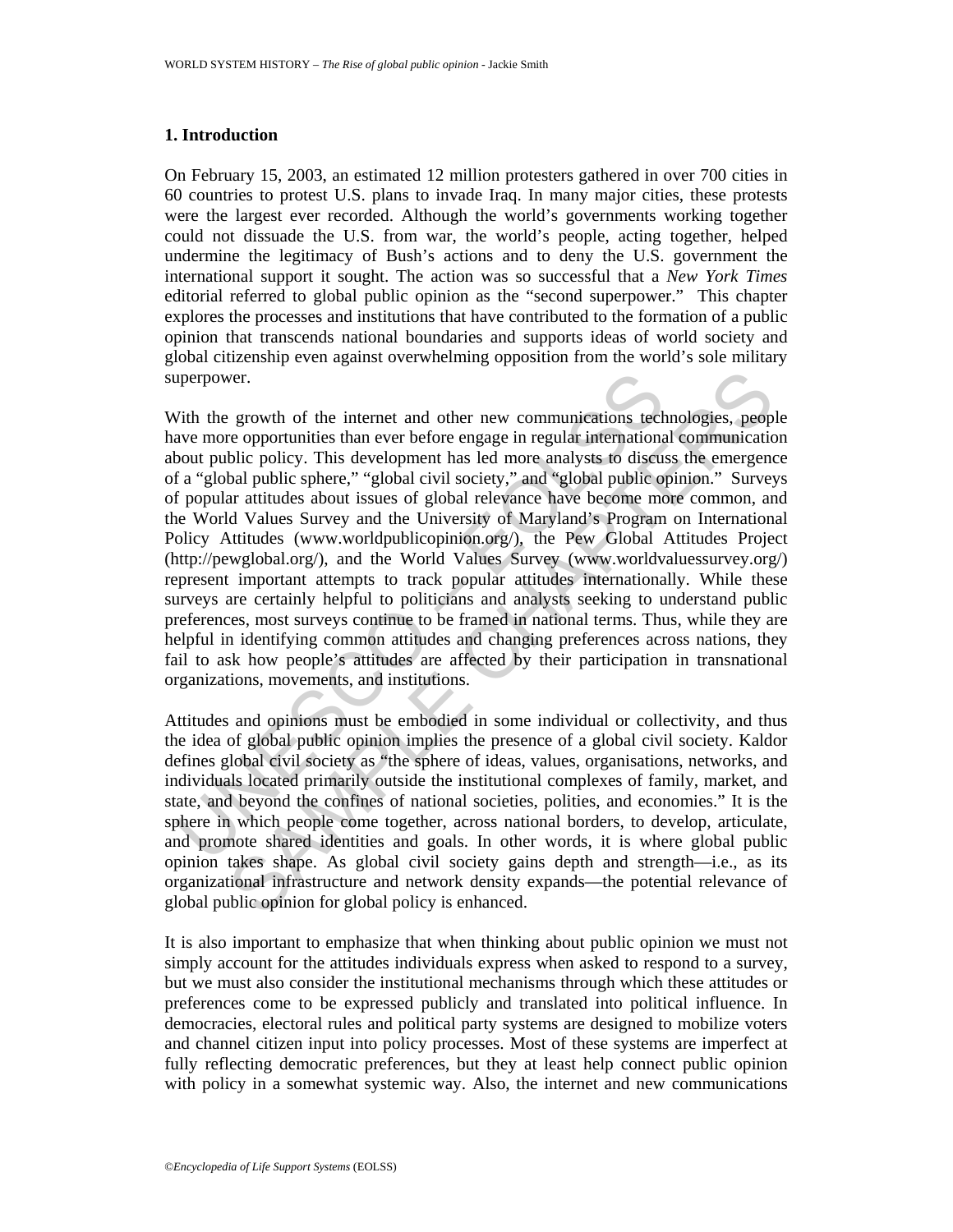technologies increase the frequency and intensity of transnational communication, but we must recall that these technologies build upon an important history of transnational organizing that has long shaped public attitudes about human rights, development, and other facets of public policy.

In addition to formal electoral and party structures, contemporary societies tend to have rather elaborate social movement sectors that mobilize constituents around particular issues and preferences. Pippa Norris argues, for instance, that social movements and protest politics are helping to "reinvent" democratic participation at a time when confidence in established representative democracies is waning. Because parties tend to take general positions on a wide range of issues, and because they tend to avoid some of the most contentious questions altogether, voters are generally not able to use their votes to indicate specific policy preferences. Thus, many citizens join social movement organizations to press for the types of social policies they prefer. Social movement organizations are therefore found in most democratic and non-democratic polities, including the emergent global polity. They work to educate and influence public opinion and channel it into various forms of political pressure.

The global polity is an emergent one, becoming more elaborated as intergovernmental institutions like the United Nations and World Trade Organization expand their memberships, jurisdictions, and capacities and as their policies have growing impacts on more people around the world. Social movement actors have contributed to the development of global institutions, often seeking to create structures above the state that could defend peace and human rights against nationalism and militarism. Citizens organized to promote particular interests have helped democratize both national and international institutions, contributing to the spread of democracy around the world.

is indicate specific policy preferences. Thus, many citizens join s<br>granizations to press for the types of social policies they prefer. S<br>granizations are therefore found in most democratic and non-democratic<br>cluding the e ate specific policy preferences. Thus, many citizens join social movement<br>ions to press for the types of social policies thy prefer. Social movement<br>ions are therefore found in most democratic and non-democratic politic<br>th However, despite the proliferation of democratic states over recent decades, the global polity is not democratic. We lack mechanisms for transnational citizen participation and for government accountability in global political arenas. This may help explain the failure of the February 15 marches in 2003 to stop the Iraq war. Yet what is most exciting about the current era is that we can see some important new developments that can contribute to a more democratic global polity. These developments helped generate such attention and enthusiasm around global public opinion in early 2003. Nevertheless, the work to cultivate a truly global and mobilized public opinion has been going on quietly for many decades if not centuries. Contemporary social movements build upon the ideas, identities, and organizational lessons of many previous movements as they work to develop new and democratic forms of global politics that might make a different sort of world possible.

-

-

-

# TO ACCESS ALL THE **16 PAGES** OF THIS CHAPTER, Visit[: http://www.eolss.net/Eolss-sampleAllChapter.aspx](https://www.eolss.net/ebooklib/sc_cart.aspx?File=E6-94-20)